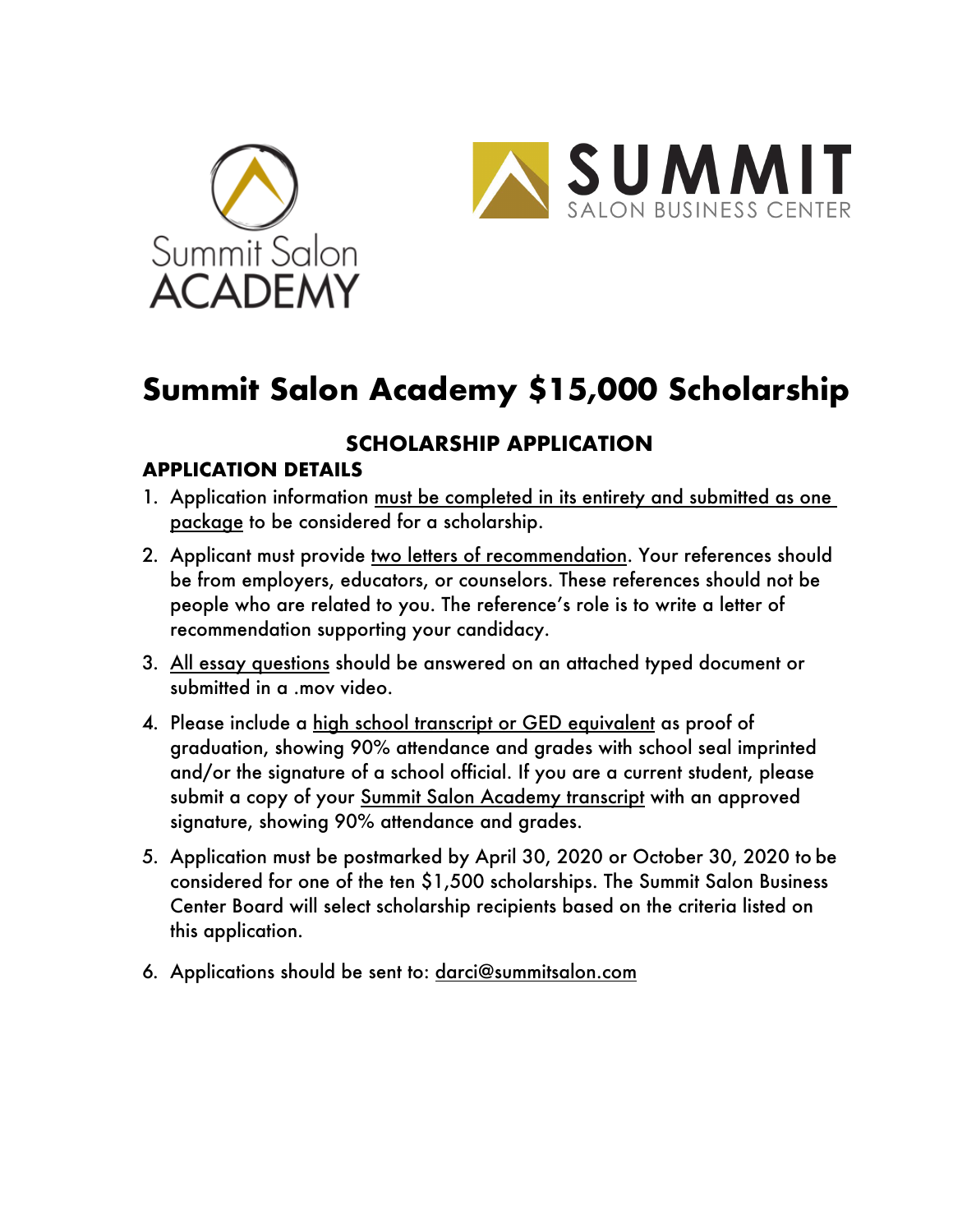#### **PERSONAL INFORMATION**

| <b>Name</b>           |  |
|-----------------------|--|
| <b>Address</b>        |  |
| City/State/Zip        |  |
| <b>Email</b>          |  |
| <b>Cell Number</b>    |  |
| Are you a US Citizen? |  |

#### **SCHOOL INFORMATION**

| <b>Summit Salon Academy</b> |  |
|-----------------------------|--|
| Course                      |  |
| <b>Start date</b>           |  |

#### **EMPLOYMENT INFORMATION**

| <b>Current Employer</b>     |  |
|-----------------------------|--|
| <b>Contact Person/Title</b> |  |
| <b>Contact Phone Number</b> |  |
| <b>Previous Employer</b>    |  |
| <b>Contact Person/Title</b> |  |
| <b>Contact Phone Number</b> |  |

### **APPLICATION ESSAY QUESTIONS**

- 1. Your essay is very important for your consideration for this scholarship.
- 2. Each question should be answered on a typed document attached to this application.
- 3. Please answer three of the five questions below: